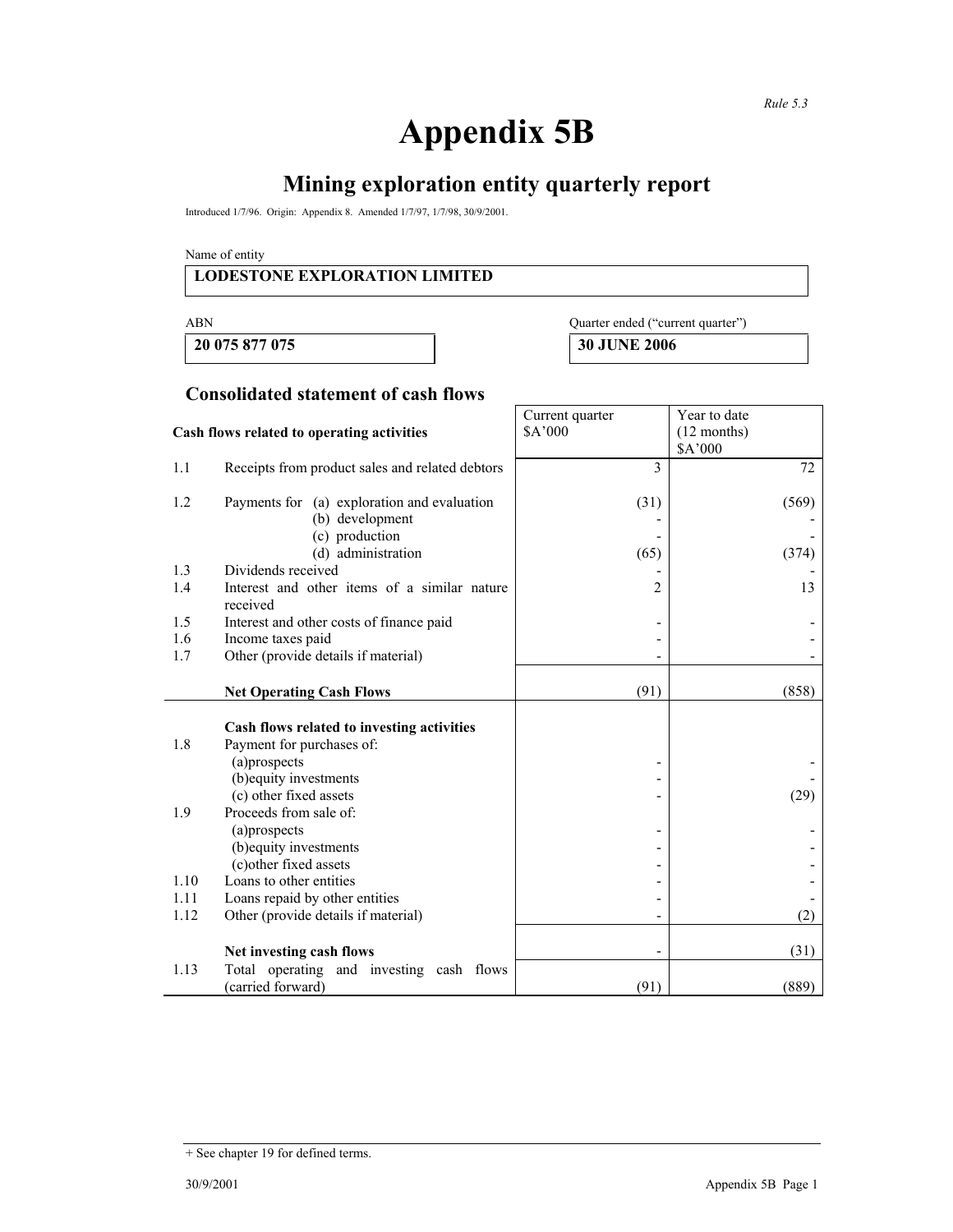| 1.13 | Total operating and investing cash flows      | (91) | (889) |
|------|-----------------------------------------------|------|-------|
|      | (brought forward)                             |      |       |
|      |                                               |      |       |
|      | Cash flows related to financing activities    |      |       |
| 1.14 | Proceeds from issues of shares, options, etc. | ۰    | 744   |
| 1.15 | Proceeds from sale of forfeited shares        | -    |       |
| 1.16 | Proceeds from borrowings                      | -    |       |
| 1.17 | Repayment of borrowings                       |      |       |
| 1.18 | Dividends paid                                | -    |       |
| 1.19 | Other $-$ Share issue costs                   | ۰    | (37)  |
|      | Net financing cash flows                      |      | 707   |
|      |                                               |      |       |
|      | Net increase (decrease) in cash held          | (91) | (182) |
| 1.20 | Cash at beginning of quarter/year to date     | 203  | 294   |
| 1.21 | Exchange rate adjustments to item 1.20        |      |       |
|      |                                               | 112  | 112   |
| 1.22 | Cash at end of quarter                        |      |       |

### **Payments to directors of the entity and associates of the directors Payments to related entities of the entity and associates of the related entities**

|      |                                                                  | Current quarter<br>\$A'000 |
|------|------------------------------------------------------------------|----------------------------|
| 1.23 | Aggregate amount of payments to the parties included in item 1.2 | 48                         |
| 1.24 | Aggregate amount of loans to the parties included in item 1.10   | Nil                        |

1.25 Explanation necessary for an understanding of the transactions

#### **Non-cash financing and investing activities**

2.1 Details of financing and investing transactions which have had a material effect on consolidated assets and liabilities but did not involve cash flows

Nil

2.2 Details of outlays made by other entities to establish or increase their share in projects in which the reporting entity has an interest

Nil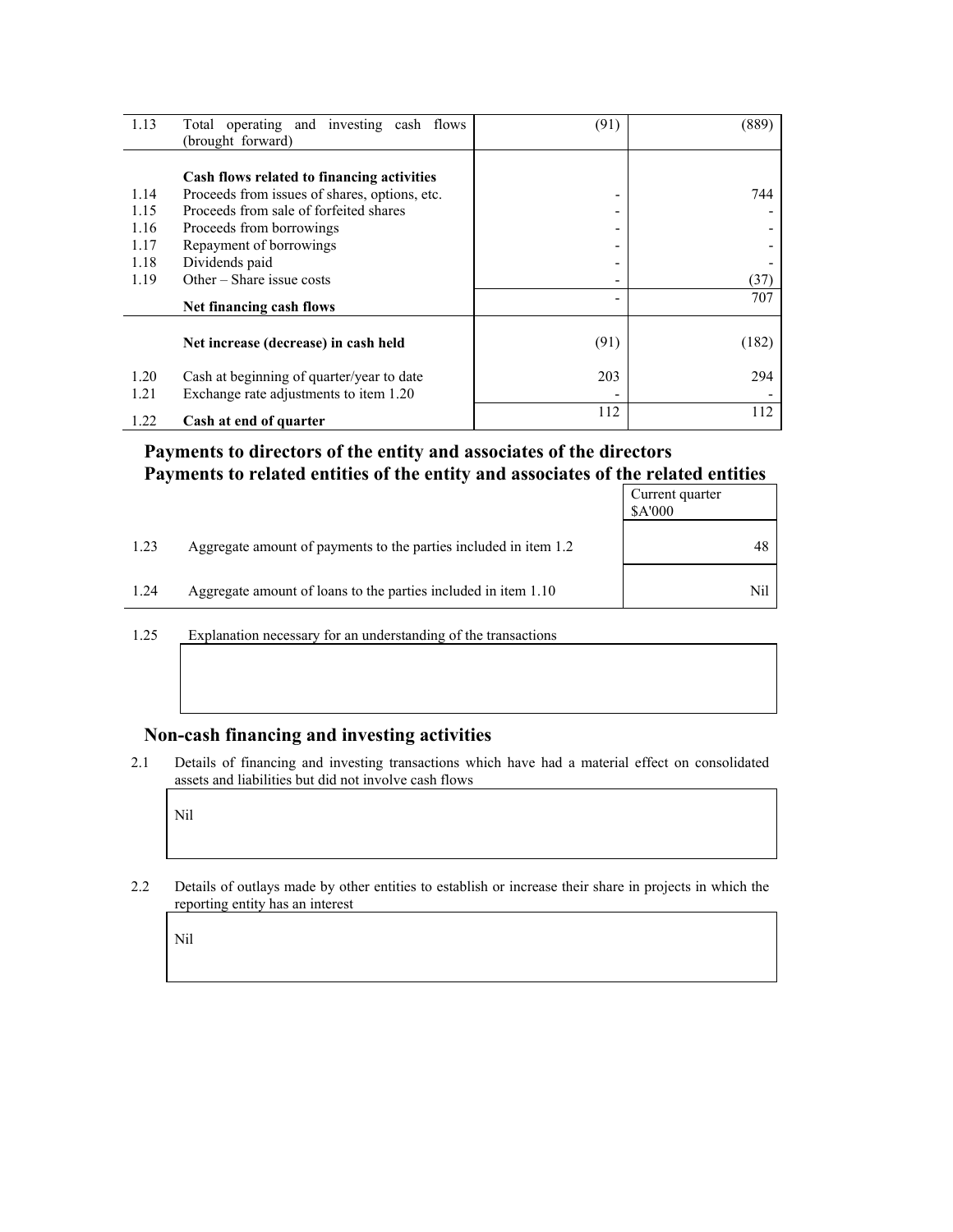## **Financing facilities available**

*Add notes as necessary for an understanding of the position.* 

|     |                             | Amount available<br>\$A'000 | Amount used<br>\$A'000 |
|-----|-----------------------------|-----------------------------|------------------------|
| 3.1 | Loan facilities             | <b>Nil</b>                  | Nil                    |
| 3.2 | Credit standby arrangements | Nil                         | Nil                    |

## **Estimated cash outflows for next quarter**

|     |                            | \$A'000 |
|-----|----------------------------|---------|
| 4.1 | Exploration and evaluation | 250     |
|     |                            |         |
| 4.2 | Development                |         |
|     |                            |         |
|     |                            | 250     |
|     | Total                      |         |

## **Reconciliation of cash**

| Reconciliation of cash at the end of the quarter (as<br>shown in the consolidated statement of cash flows) to<br>the related items in the accounts is as follows. |                                                  | Current quarter<br>\$A'000 | Previous quarter<br>\$A'000 |
|-------------------------------------------------------------------------------------------------------------------------------------------------------------------|--------------------------------------------------|----------------------------|-----------------------------|
| 5.1                                                                                                                                                               | Cash on hand and at bank                         | 4                          | 24                          |
| 5.2                                                                                                                                                               | Deposits at call                                 | 108                        | 179                         |
| 5.3                                                                                                                                                               | Bank overdraft                                   |                            |                             |
| 5.4                                                                                                                                                               | Other (provide details)                          |                            |                             |
|                                                                                                                                                                   | <b>Total: cash at end of quarter (item 1.22)</b> | 112                        | 203                         |

### **Changes in interests in mining tenements**

|     |                                                           | Tenement<br>reference     | Nature of interest<br>(note (2))                                   | Interest at<br>beginning | Interest at<br>end of |
|-----|-----------------------------------------------------------|---------------------------|--------------------------------------------------------------------|--------------------------|-----------------------|
|     |                                                           |                           |                                                                    | of quarter               | quarter               |
| 6.1 | Interests in mining<br>tenements relinquished,            | Mt Morgan<br>District     | Wholly owned EPMs                                                  | 593 sq kms               | $266$ sq kms          |
|     | reduced or lapsed                                         | Cracow<br><b>District</b> | Wholly owned EPMs                                                  | 657 sq kms               | 493 sq kms            |
| 6.2 | Interests in mining<br>tenements acquired or<br>increased | EL 3420                   | earn an initial 51%<br>Option to<br>equity in the Karinya project. | Nil                      | Nil                   |

<sup>+</sup> See chapter 19 for defined terms.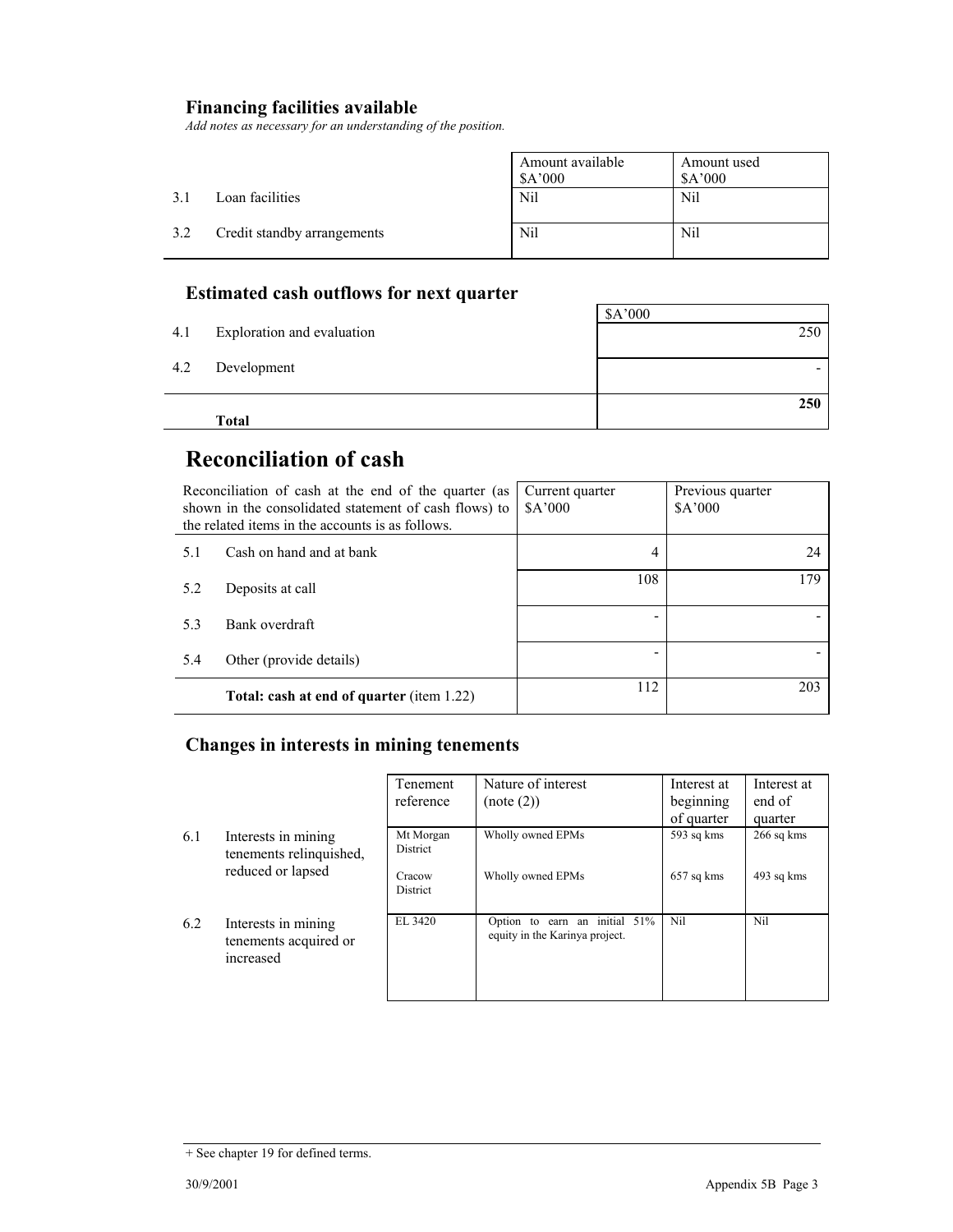#### **Issued and quoted securities at end of current quarter**

*Description includes rate of interest and any redemption or conversion rights together with prices and dates.* 

|      |                                                                                                                                                                                        | Total number                    | Number quoted            | Issue price per<br>security (see note<br>$3)$ (cents) | Amount paid up per<br>security (see note 3)<br>(cents) |
|------|----------------------------------------------------------------------------------------------------------------------------------------------------------------------------------------|---------------------------------|--------------------------|-------------------------------------------------------|--------------------------------------------------------|
| 7.1  | Preference<br><sup>+</sup> securities<br>(description)                                                                                                                                 |                                 |                          |                                                       |                                                        |
| 7.2  | Changes during<br>quarter<br>(a) Increases<br>through issues<br>(b) Decreases<br>through returns of<br>capital, buy-backs,<br>redemptions                                              |                                 |                          |                                                       |                                                        |
| 7.3  | <sup>+</sup> Ordinary<br>securities                                                                                                                                                    | 46,419,715                      | 46,419,725               | Fully paid                                            | Fully paid                                             |
| 7.4  | Changes during<br>quarter<br>(a) Increases<br>through issues<br>(b) Decreases<br>through returns of<br>capital, buy-backs<br>(c) Increase<br>through shares<br>released from<br>escrow |                                 |                          |                                                       |                                                        |
| 7.5  | <sup>+</sup> Convertible debt<br>securities<br>(description)                                                                                                                           | N/A                             |                          |                                                       |                                                        |
| 7.6  | Changes during<br>quarter<br>(a) Increases<br>through issues<br>(b) Decreases<br>through securities<br>matured, converted                                                              |                                 |                          |                                                       |                                                        |
| 7.7  | <b>Options</b><br>(description and                                                                                                                                                     |                                 |                          | Exercise price                                        | Expiry date                                            |
|      | conversion factor)                                                                                                                                                                     | 800,000<br>501,000<br>2,000,000 | $\overline{\phantom{0}}$ | 30 cents<br>20 cents<br>5 cents                       | 30/09/07<br>27/01/11<br>18/05/07                       |
| 7.8  | Issued during<br>quarter                                                                                                                                                               | 2,000,000                       |                          | 5 cents                                               | 18/05/07                                               |
| 7.9  | <b>Exercised</b> during<br>quarter                                                                                                                                                     | $\rm N/A$                       |                          |                                                       |                                                        |
| 7.10 | <b>Expired during</b><br>quarter                                                                                                                                                       | N/A                             |                          |                                                       |                                                        |
| 7.11 | <b>Debentures</b><br>(totals only)                                                                                                                                                     | $\rm N/A$                       |                          |                                                       |                                                        |
| 7.12 | <b>Unsecured notes</b><br>(totals only)                                                                                                                                                | $\rm N/A$                       |                          |                                                       |                                                        |